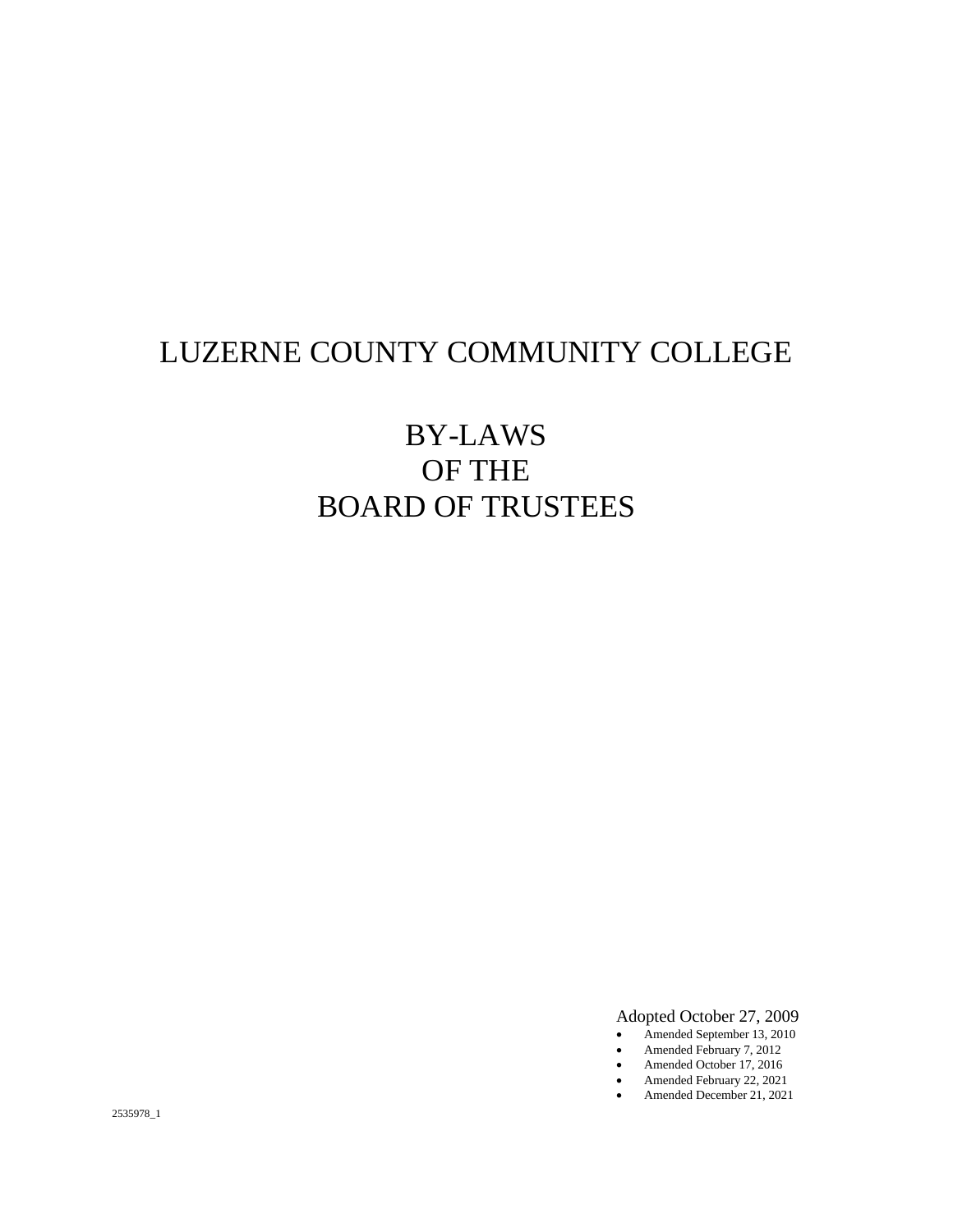# **BY-LAWS**

# **BOARD OF TRUSTEES**

# **LUZERNE COUNTY COMMUNITY COLLEGE**

## I. NAME OF COLLEGE

The official name of the college shall be LUZERNE COUNTY COMMUNITY COLLEGE (hereinafter referred to as the "Community College").

## II. SPONSORSHIP

The Community College shall be operated and maintained as a community college under the Provisions of 24 P.S. §19-1901-A, *et seq*, as amended, known as the "Community College Act." The Luzerne County Council, as successor in interest to the Board of Commissioners of Luzerne County, Pennsylvania, is the local sponsor.

## III. MISSION STATEMENT

Luzerne County Community College provides excellence in education, fosters student success in achievement of goals, and positively impacts Luzerne County and the surrounding Northeastern Pennsylvania region.

Institutional Goals:

- Provide a foundation of core knowledge and skills
- Develop contributing and culturally competent members of society
- Guide the learner in pursuit of educational and career goals
- Design a quality educational experience accessible for all learners
- Develop partnerships within the community to contribute to the economic, technological and social advancement of the region
- Ensure continuation of efficient operations to support the teaching and learning environment

## IV. DUTIES AND POWERS OF THE BOARD OF TRUSTEES

A Trustee of the Community College shall stand in fiduciary relationship to the Community College, and shall perform their duties as a Trustee, including their duties as a member of any committee of the Board upon which the Trustee may serve, in good faith, in a manner the Trustee reasonably believes to be in the best interests of the Community College, and with such care, including reasonable inquiry, skill and diligence, as a person of ordinary prudence would use under similar circumstances. In performing their duties, a Trustee or officer shall be entitled to rely in good faith on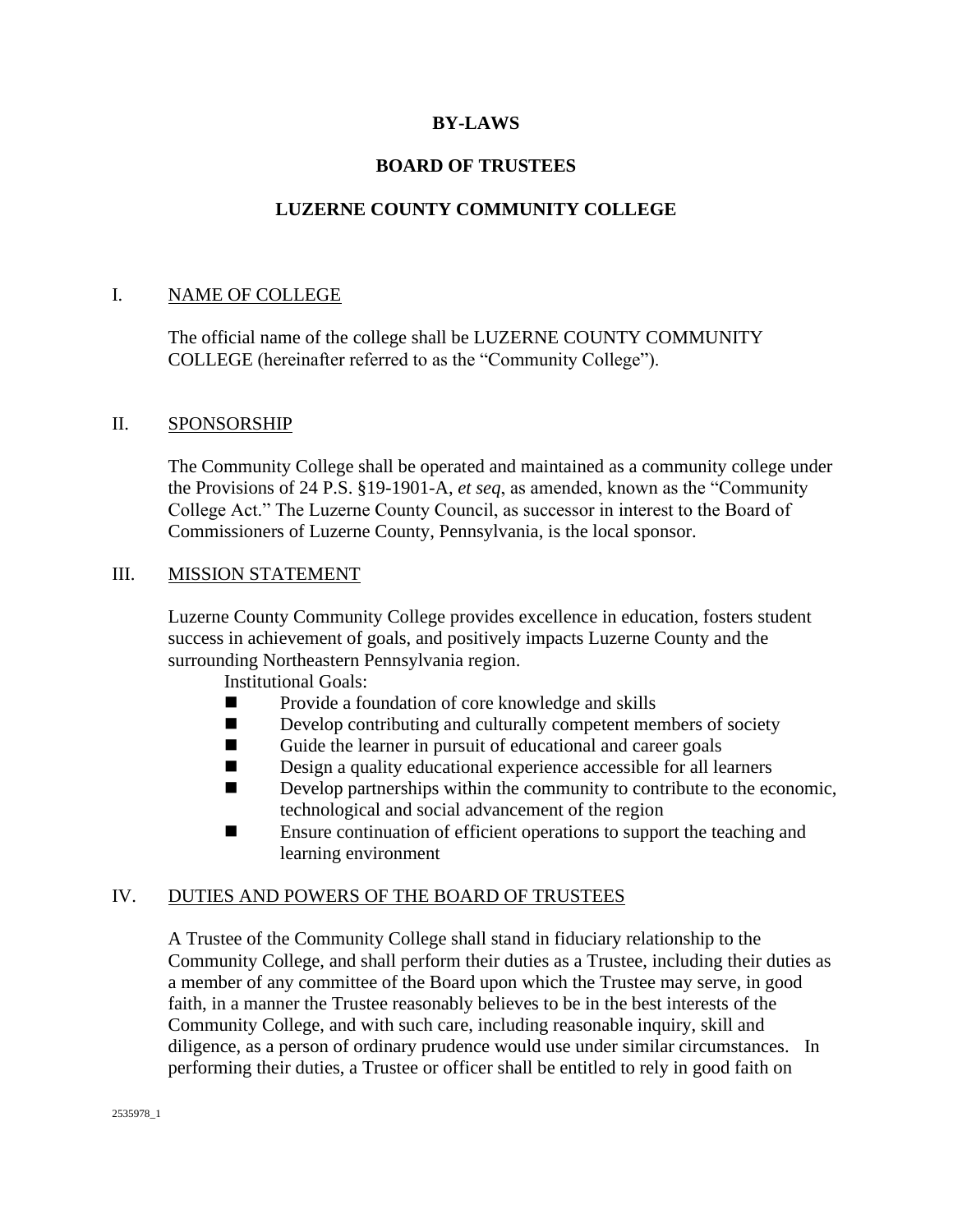information, opinions, reports or statements, including financial statements and other financial data, in each case prepared or presented by any of the following:

- 1. One or more officers or employees of the Community College whom the Trustee reasonably believes to be reliable and competent in the matters presented.
- 2. Counsel, public accountants, or other persons designated by the Community College as to matters duly assigned in accordance with law.
- 3. A Trustee or Officer shall not be considered to be acting in good faith if they have knowledge concerning the matter in question that would cause their reliance to be unwarranted. The Community College shall purchase an insurance policy that shall indemnify and hold the Trustees harmless for any and all actions, decisions and duties that are authorized by the Community College and/or the Board of Trustee By-Laws, as more specifically set forth in the policy then in effect.
- 4. To ensure both effectiveness and transparency of the College's accounting activities, all accounting services should be in the form of Request for Proposal not less frequently than every three years.

The Community College shall be governed and supervised by the Board of Trustees, elected by a majority vote of the members of the then applicable governing body of Luzerne County in compliance with the Community College Act.

Subject to the laws, policies, standards, rules and regulations adopted by the Pennsylvania State Board of Education and the Community College Act, the powers and duties of the Board of Trustees shall be:

- · To establish policies consistent with the purposes of the Community College, providing for the admission and expulsion of students, the course of instruction, the tuition and fees to be charged and for all other matters related to the government and administration of the Community College;
- To appoint and fix the salary of the President;
- · To hold, rent, lease, sell, purchase and improve land, buildings, furnishings, equipment, materials, books and supplies;
- · To enter into contracts for services with schools, colleges or universities, or with school districts or municipalities, to effectuate the purposes of the Community College and the Community College Act;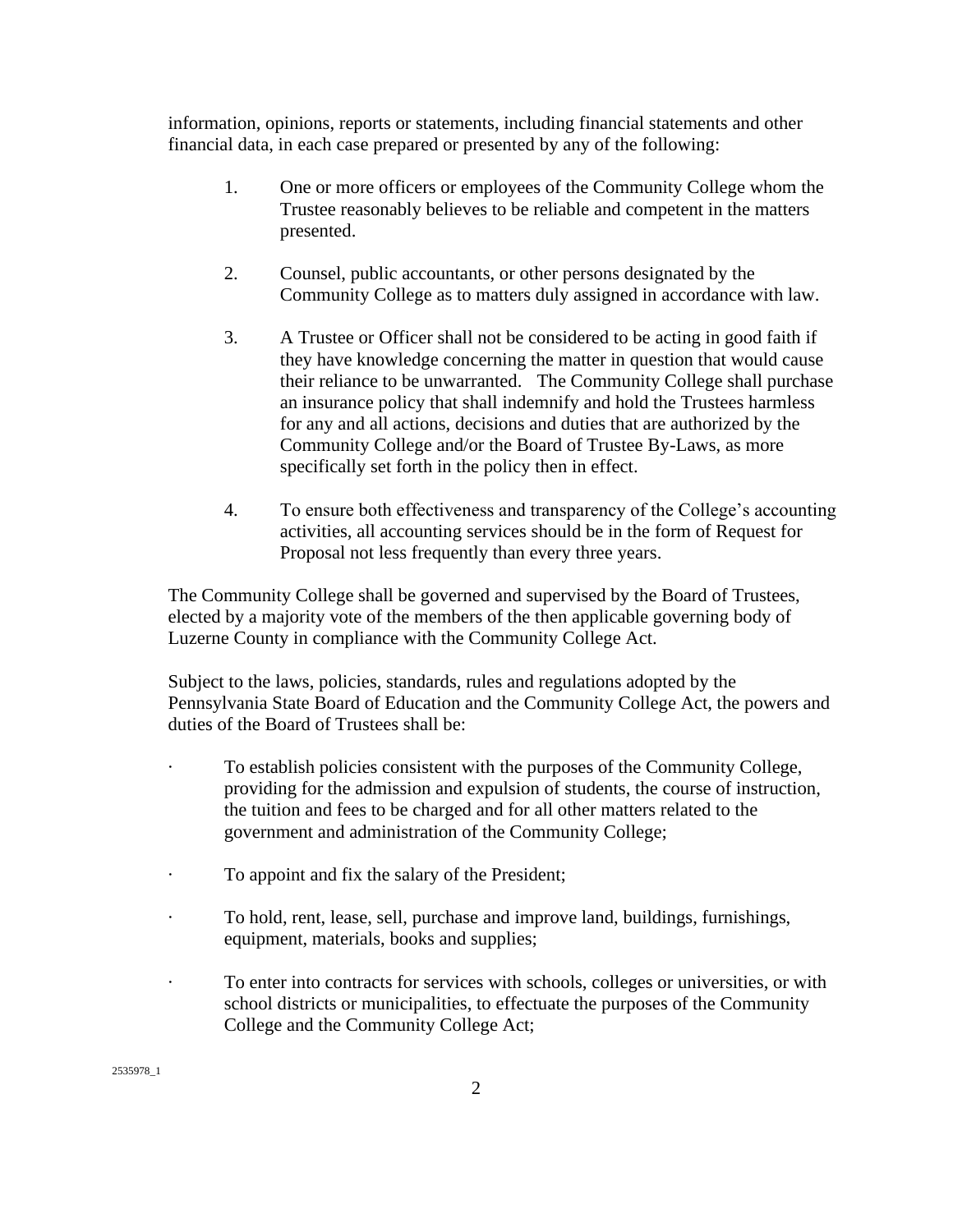- To accept and receive gifts or real and personal property and Federal, State and local monies and grants, and to expend the same;
- · To submit to the Pennsylvania State Board of Education for its approval proposed amendments to the community college plan (as defined in the Community College Act);
- · To enter into contracts for services to high schools of member districts to provide all applicable educational services;
- · Approve and adopt an annual budget. The Board of Trustees are the fiduciary representatives of the College and maintain, adopt and approve the annual budget;
- · To exercise such other powers and perform such other duties as are necessary to carry into effect the purposes of the Community College Act.
	- 1. The Board of Trustees shall be appointed by the vote of a majority of the members of the then applicable governing body of Luzerne County or the legally established authority of Luzerne County.
	- 2. The Board of Trustees shall consist of no less than seven (7) nor more than fifteen (15) persons (such person a "Trustee"). Each Trustee shall be appointed for terms of six (6) years each, except as otherwise provided in the Community College Act. Vacancies on the Board of Trustees shall be filled by the then applicable governing body of Luzerne County for the unexpired terms. In addition to the appointed Trustees, the President may, at the President's discretion, select a student representative from the College, to serve as an ex-officio member of the Board. The student trustee will act and serve as a non-voting member of the Board during the student's term of office. The student trustee's primary responsibility is to act in the interest of the College as a whole. The student trustee will, be expected to be mindful of the interests of the students and to articulate those interest with the Board.
	- 3. Responsibilities of the Board of Trustees include the establishment of policies governing the operations and management of the Community College. The Board of Trustees shall fulfill the purposes of the Community College as stated in these By-Laws. It shall be the duty of the Board of Trustees to approve those programs which aim to meet the needs of the residents of Luzerne County.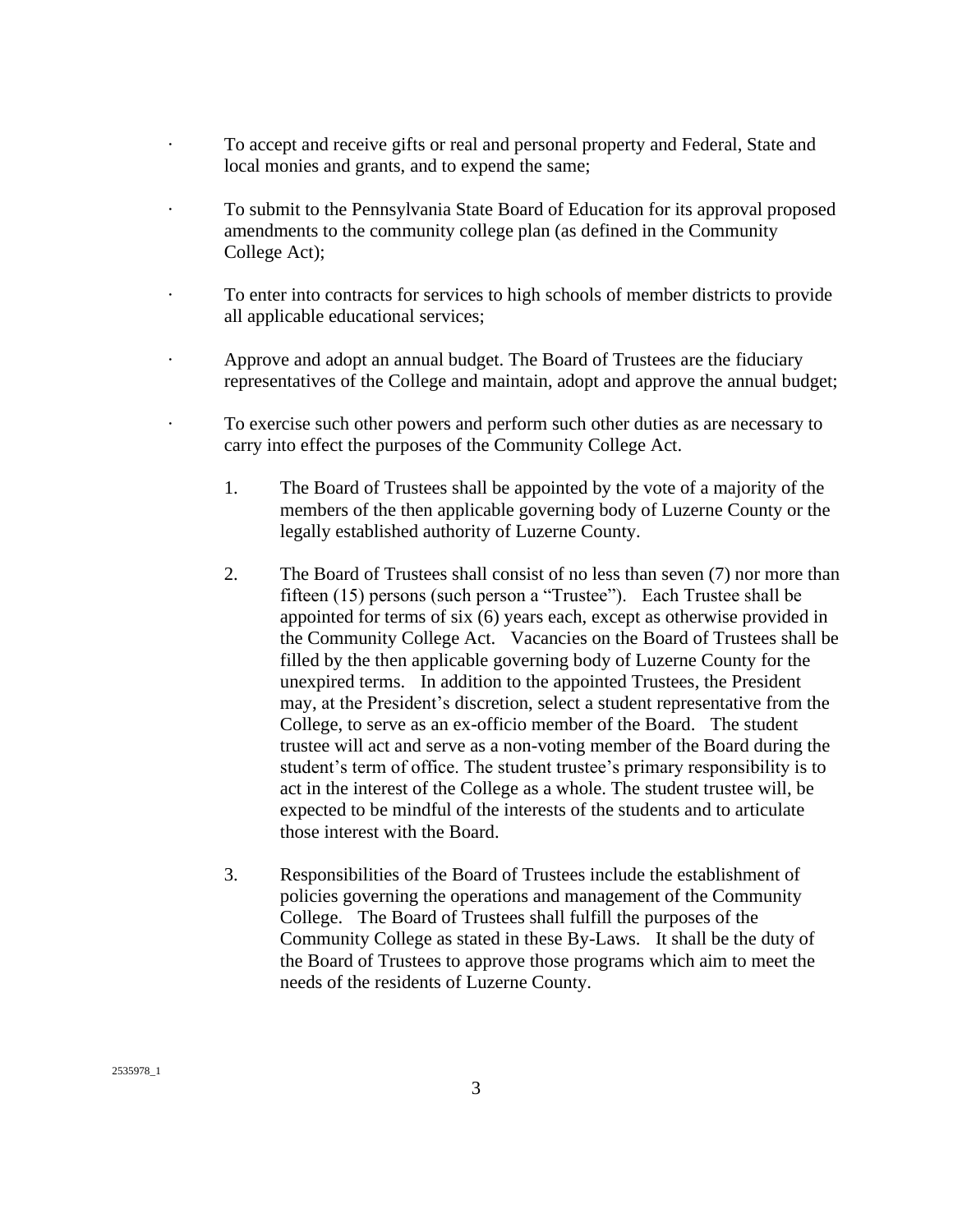- 4. The Board of Trustees shall establish a procedure and execute a plan for self-assessment and evaluation of its performance on an annual basis.
- 5. The President shall be the primary official channel of communication of all College-related matters between the professional staff, non-professional staff and the student body and the Trustees.
- 6. No Community College Trustee may solicit, accept or receive from a person, firm, corporation or other business or professional organization a gift, gratuity, favor or service that might influence their position in the discharge of their official duties concerning any Community College business and projects.

# V. OFFICERS AND COMMITTEES OF THE BOARD OF TRUSTEES

- 1. Officers shall not serve more than two consecutive one year terms, other than Officers who are employees of the Community College who shall serve for as long as the Board of Trustees shall determine, with the right of the Board of Trustees to elect a successor to such position at any time. Officers of the Board of Trustees shall consist of the Chairperson, the Vice-Chairperson and the Secretary. The Treasurer may be a Community College officer/employee and need not be a member of the Board of Trustees.
- 2. Term of Office
	- i. Officers of the Board of Trustees shall be elected each year at the annual June organizational meeting. In the event of a vacancy, the majority vote of the Board of Trustees shall fill the vacant office.
	- ii. No later than May  $1<sup>st</sup>$  each year, (1) the Board Chairperson shall appoint the Nominating Committee Chairperson and notify the Board Secretary accordingly and (2) each Standing Committee Chairperson shall nominate a member of that Standing Committee to be a member of the Nominating Committee. The Standing Committee Chairperson can appoint themselves as the representative of that Standing Committee on the Nominating Committee. If the Board Secretary does not receive a representative of a Standing Committee by May 1<sup>st</sup>, the Board Secretary shall notify the Board Chairperson, and they will make such appointment no later than May  $7<sup>th</sup>$ . Anyone interested in being considered for the offices of Chairperson, Vice Chairperson or Secretary shall notify the Board Secretary in writing no later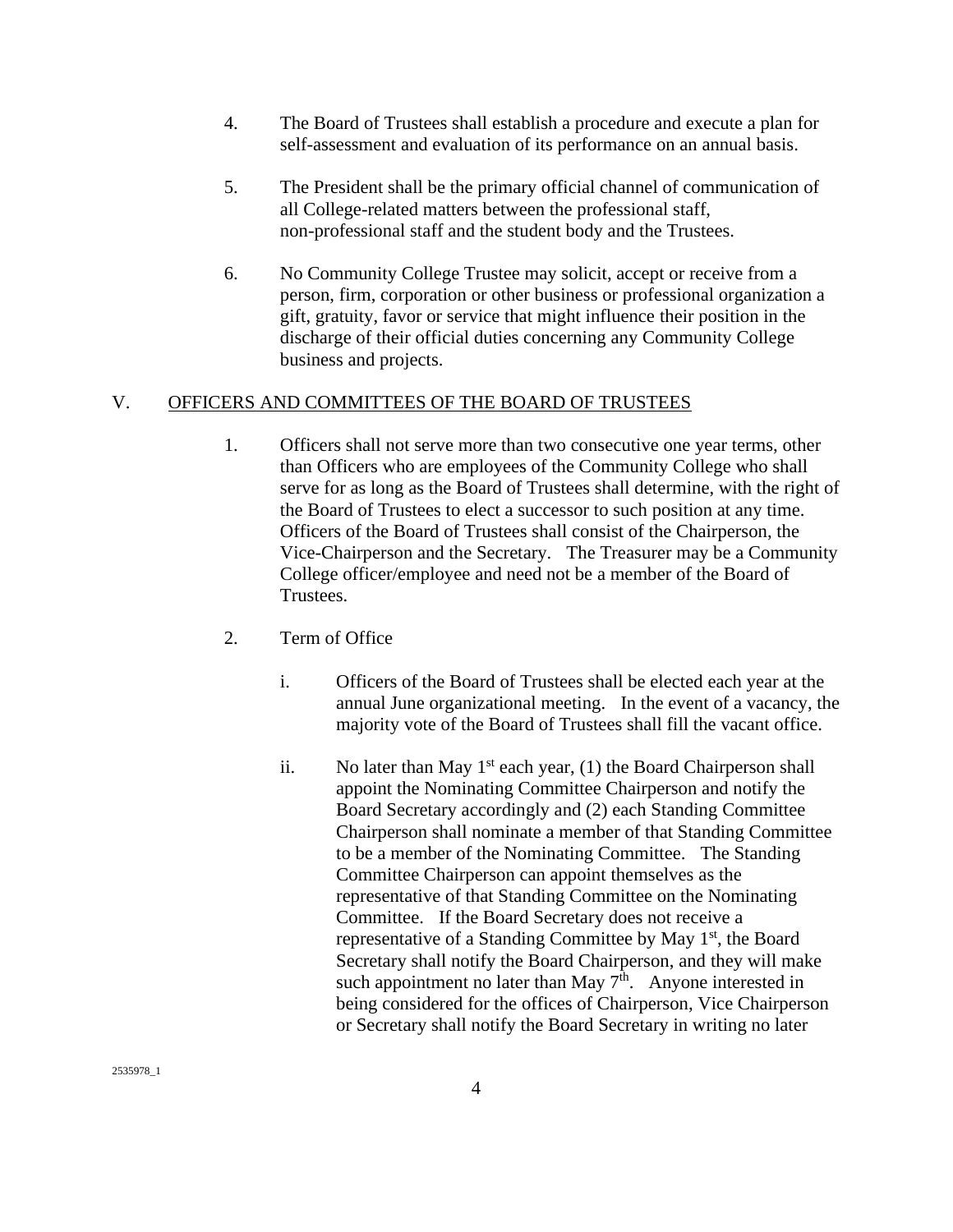than May  $7<sup>th</sup>$ . The Nominating Committee shall meet and interview all candidates for all offices, deliberate, vote and submit the Nominating Committee's slate of officers to the Board Secretary no later than May  $31<sup>st</sup>$ . The Nominating Committee slate shall be circulated in writing to all voting Board of Trustee members by June  $1<sup>st</sup>$ . Any member of the Board of Trustees may nominate any other Board member, including themselves, by submitting such name(s) in writing to the Board Secretary no later than 7 days prior to the scheduled June, Regular Board Meeting. The Board Secretary shall circulate any additional nominations upon receipt and in no event later than 6 days prior to the scheduled June, Regular Board Meeting. No nominations will be accepted from the floor. Board of Trustee members must be present in person or virtually to vote for any office. The vote must take place during the public session of the Board of Trustees' Meeting. The Board of Trustee members will vote by paper ballot, for those in person, or electronically, for those who are attending virtually. The vote will be tallied at the June Meeting and immediately announced at the Meeting. Robert's Rules of Order, as revised, shall govern any procedures not provided herein.

- 3. Officers
	- 1. Chairperson
		- a. The Chairperson of The Board of Trustees shall have authority to appoint all standing and special committees of the Board of Trustees and to designate chairpersons of such committees.
		- b. The Chairperson shall preside at all regular and special meetings of the Board of Trustees.
		- c. The Chairperson of the Board of Trustees shall be an ex-officio member of all committees. According to Robert's Rules of Order, as newly revised, the Chairperson shall be entitled to attend the meetings of the Board of Trustees and its Committees.
		- d. The Chairperson of the Board of Trustees shall also serve as the Chairperson of the Executive Committee, as described herein.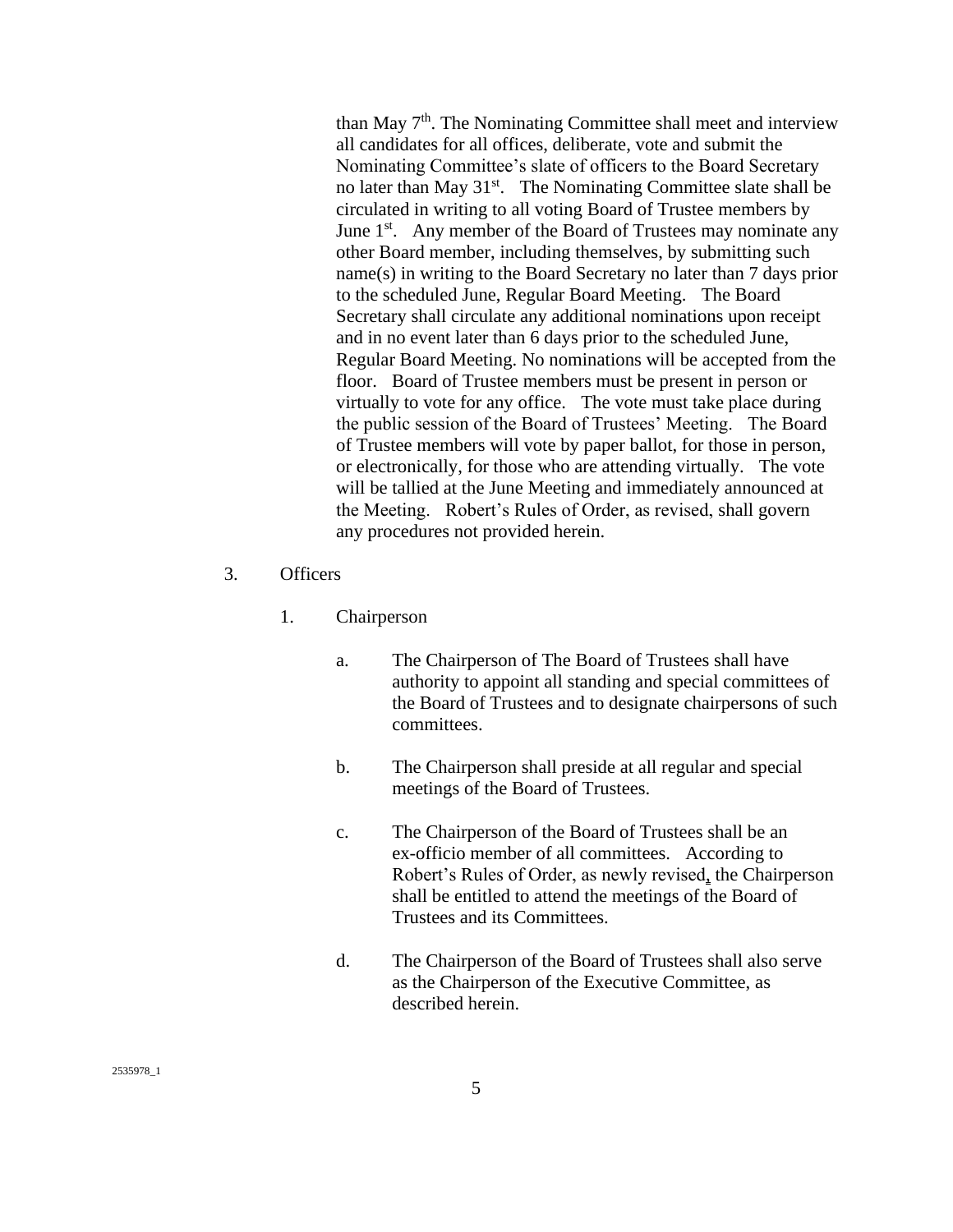- e. The Chairperson is the sole designee of the Board of Trustees to act as spokesperson. No Trustee shall represent or conduct business on behalf of the Board of Trustees. If for any reason the chairperson cannot serve as spokesperson, the Vice Chairperson shall be the sole designee spokesperson until the Chairperson can resume this responsibility.
- f. The Chairperson shall be an ex-officio member of the Luzerne County Community College Foundation Board of Trustees and shall be entitled to attend all meetings. Other than this responsibility, the Board of Trustees of the Luzerne County Community College shall have no duties, powers or responsibilities to the Luzerne County Community College Foundation.
- 2. Vice-Chairperson

The Vice-Chairperson shall assume the duties of the Chairperson in their absence and any other lawful duties as the Chairperson may delegate.

3. Secretary

The Secretary shall be responsible for overseeing the taking of the minutes at all meetings of the Board of Trustees and properly preparing and submitting copies of such minutes to each member of the Board of Trustees on a timely basis. The Secretary may delegate the duty of the taking of the minutes of the meeting of the Board of Trustees to an employee of the Community College.

4. Treasurer

The Treasurer may or may not be a member of the Board of Trustees. The Treasurer shall perform the duties delegated to them including, but not limited to care and custody of all cash, stocks, bonds, mortgages or other securities or investments belonging to the Community College. The Treasurer shall give the financial report at every Board of Trustees' public meeting.

5. Board of Trustees' Committees

All Board Committee members are appointed by the Board Chair,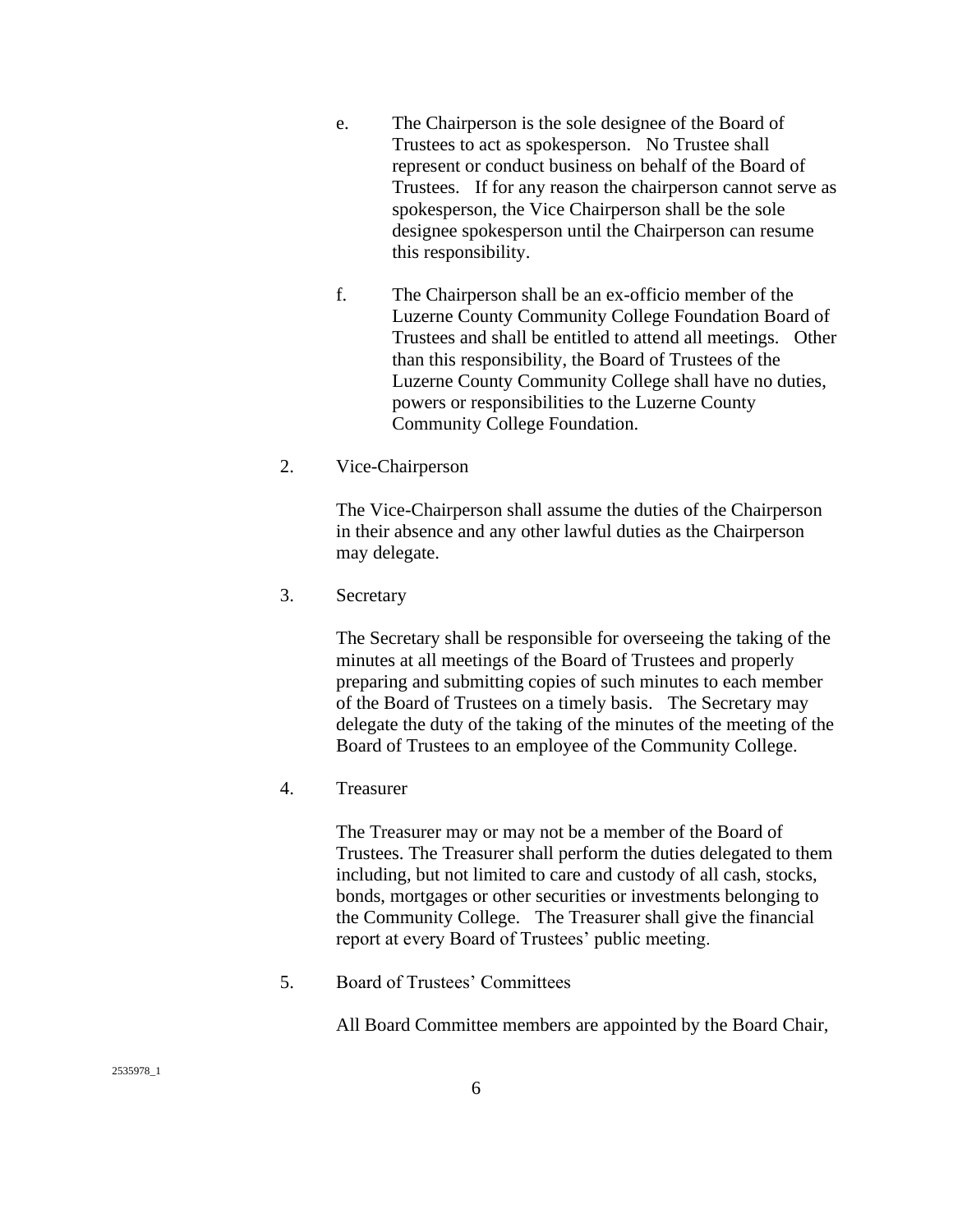in consultation with the President. Each committee consists of a minimum of three members, exclusive of ex-officio members, with a maximum number for each committee to not be in excess of the majority of the Board. A majority of the members of the committee, exclusive of ex-officio members, constitutes a quorum for the transaction of committee business. A quorum is not necessary for a committee meeting to proceed.

Ad hoc committees may be used to advise the Board concerning specific issues. Such committees may involve representatives of the community in various goal determination processes. Temporary committees are dissolved when the purpose for which they were appointed has been achieved. The Chairperson of the Board of Trustees, in consultation with the President, shall establish and/or dissolve all such Ad hoc committees.

- a. Standing Committees and Committee Chairpersons shall be appointed no later than 30 days following the Board annual June organizational meeting by the Chairperson of the Board of Trustees.
- b. Standing Committees are responsible for designated Community College activities. All actions proposed by the Standing Committees shall be tentative until they are discussed, approved and ratified by the Board of Trustees.
- c. All meetings and deliberations of any Standing Committee are open to all Trustees, even those not assigned to such specific committees, special committees, and temporary committees.
- d. A task force may be appointed by the Chairperson to address specific needs of the Board of Trustees and/or the Community College.

#### STANDING COMMITTEES

Government and External Affairs, Public Relations and Marketing and College Foundation Committee

Primary Responsibilities:

Promote awareness of the College with legislative and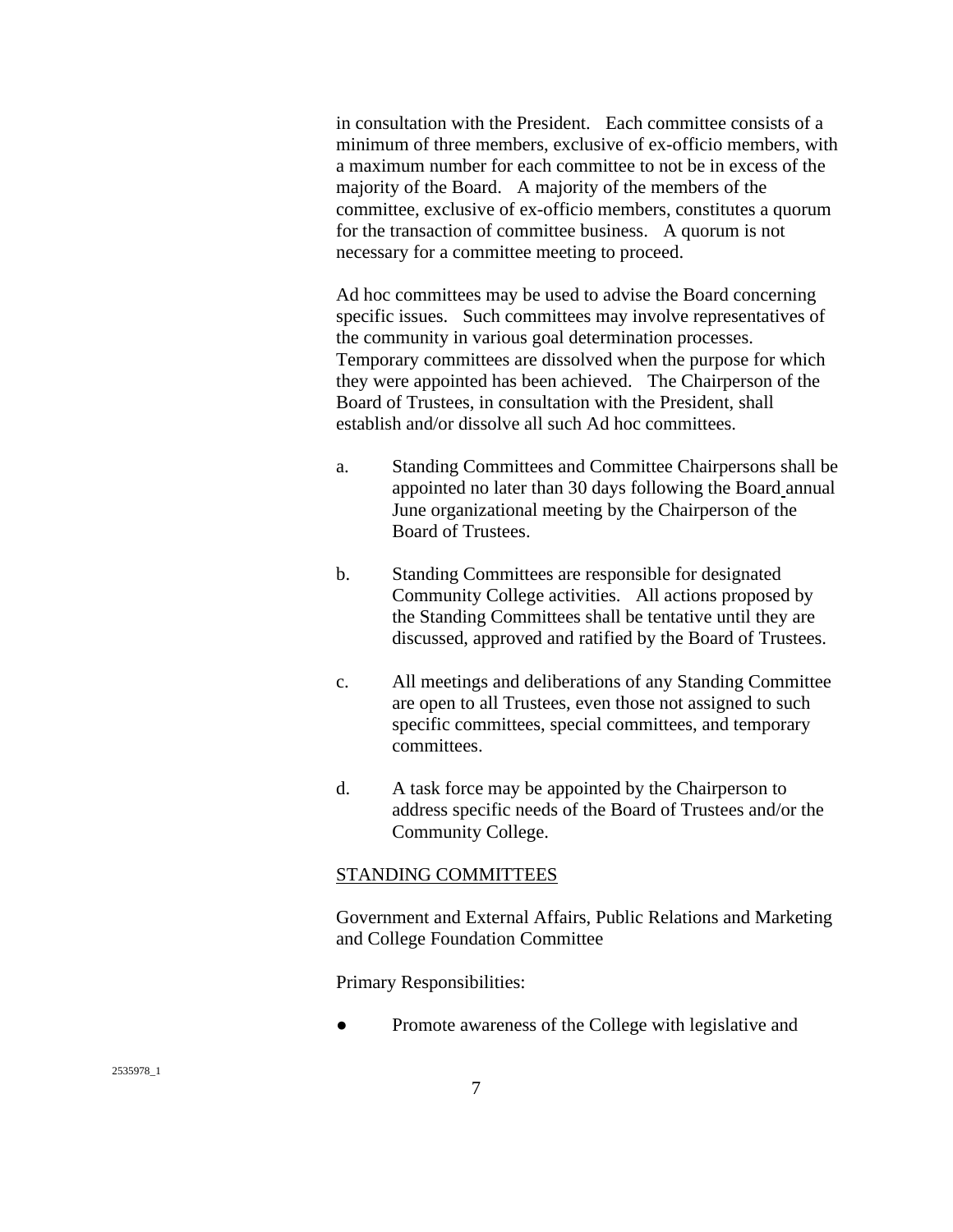corporate leaders, community and government funders, alumni, the news media, prospective students, the student body, prospective faculty and staff and the general public.

• Act a liaison with the College Foundation and to promote engagement between the College Foundation and the Board of Trustees, including all College Foundation events. The Board of trustees shall have no financial responsibility or oversight of the College Foundation.

Audit, Finance and Facilities Committee

Primary Responsibilities:

- Provide general oversight of all financial affairs of the College and represent the Board in all dealings pertaining to financial matters, including the submission of the annual budget, to be approved by the Board, for operations and capital expenditures.
- Function as a liaison between the Board and the external auditor. In doing so, this Committee shall perform the following functions: recommend a certified public accountant to perform an external audit, monitor the auditing process and provide periodic updates to the Board regarding the progress of the auditing process.

Compliance, Legal Affairs, Policies, Human Resources, Diversity and Inclusion

Primary Responsibilities:

- Recommend policy practices related to the College's compensation philosophy, including collective bargaining mandates.
- Review and recommend policies and practices related to the College's operations.
- Monitor legal matters affecting the College.
- Direct the College in matters of diversity and inclusion.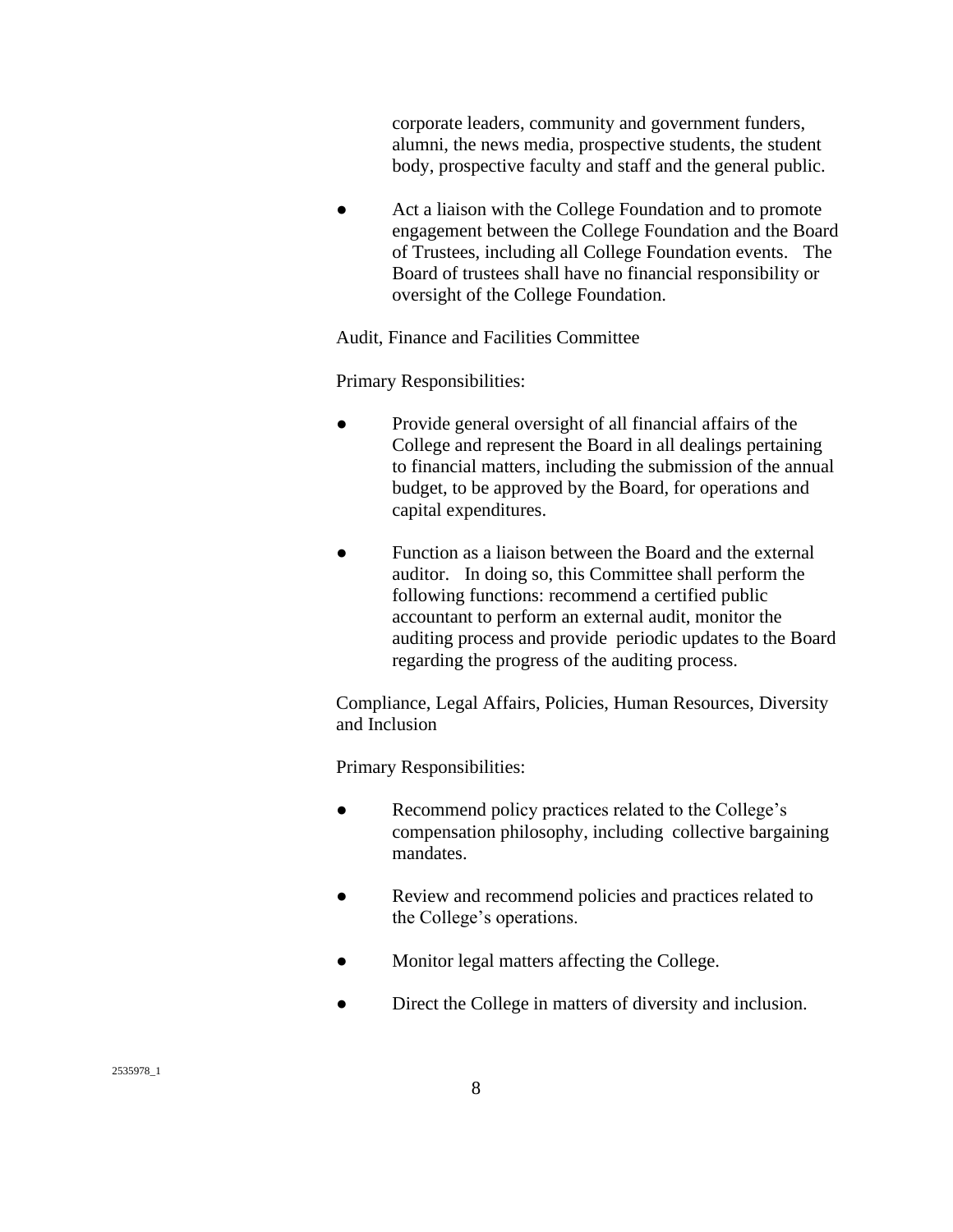Student Success and Workforce Development

Primary Responsibilities:

- Provide general oversight of all policies related to student affairs and academic affairs programs.
- Review, advise and promote the College's workforce development initiatives to maintain a focus which guides and supports the economic development of our region with responsive, solution driven workforce training programs.
- Promote and support diversity and inclusion regarding prospective students and the student body.

LCCC Board of Trustees Executive Committee

No later than 30 days after the annual June organizational meeting, the Chairperson of the Board of Trustees shall appoint an executive committee consisting of the Chairperson, Vice chairperson, Secretary and the Chairs of the Standing Committees. The Chairperson of the Board of Trustees shall also serve as the Chairperson of the Executive Committee. The Executive Committee shall be advisory to the Chairperson with regard to matters to be addressed at all upcoming meetings of the Board of Directors. The Executive Committee meetings shall take place at least one week prior to all Board of Trustee meetings.

## 6. Executive Committee

- a. At the annual June organizational meeting, the Chairperson of the Board of Trustees shall appoint an Executive Committee consisting of the Chairperson, Vice Chairperson, Secretary and Chairs of the Standing Committees.
- b. In general, the Executive Committee shall have the responsibility for transacting any lawful business necessary for the best interests of the Community College and for the protection of its rights and property between meetings of the Board of Trustees. It shall not be the responsibility of the Executive Committee to set policies on behalf of the Board of Trustees. The specific powers and duties of the Executive Committee shall be determined from time to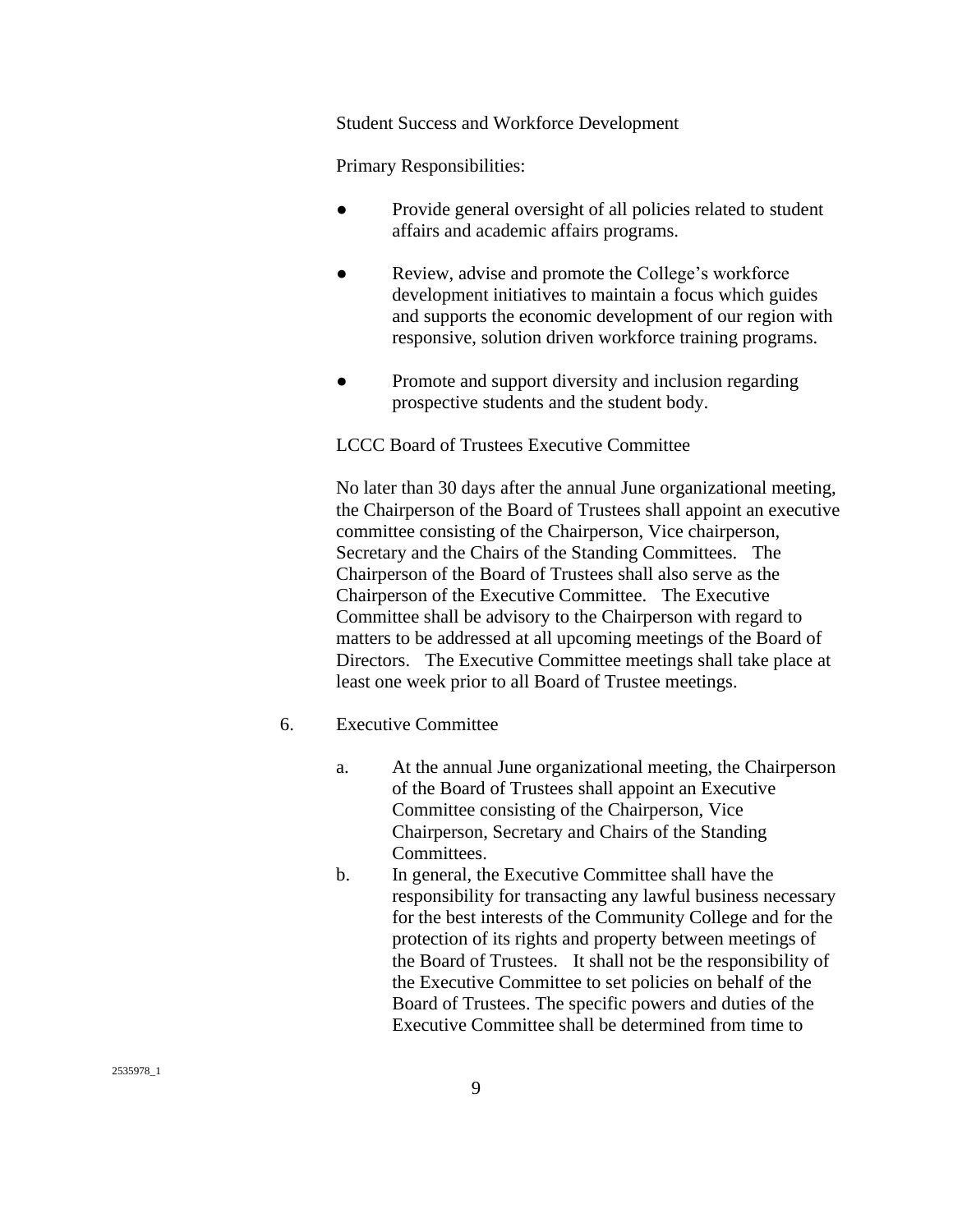time by the Board of Trustees. All actions of the Executive Committee shall be reported to the Board of Trustees at its next meeting.

c. The Chairperson of the Board of Trustees shall also serve as the Chairperson of the Executive Committee.

## VI. LIABILITY AND INDEMNIFICATION

A Trustee shall not be personally liable for monetary damages for any action taken, or any failure to take any action, unless (a) the Trustee has breached or failed to perform the duties of their office under subchapter B of Chapter 57 of the Pennsylvania Non-Profit Corporation Law (15 Pa. C.S.A. §5711 through 5717) or (b) the breach or failure to perform constitutes self-dealing, willful misconduct or recklessness. The provisions of this section shall not apply to (i) the responsibility or liability of a Trustee pursuant to any criminal statute or (ii) the liability of a Trustee for the payment of taxes pursuant to local, state or Federal law. Any repeal or modification of this section shall be prospective only and shall not affect, to the detriment of any Trustee, any limitation on the personal liability of the Trustee of the Community College existing at the time of such repeal or modification.

- (a) Subject to the provisions of these By-Laws, the Community College shall indemnify any person who was or is a party or is threatened to be made a party to any pending or completed action, suit or proceeding, whether civil, criminal, administrative or investigative, by reason of the fact that such person is or was a Trustee or Officer of the Community College, or while a Trustee or Officer of the Community College against expenses (including attorneys' fees), judgments, fines and amounts paid in settlement actually and reasonably incurred by such person in connection with such action, suit or proceeding, whether the indemnified liability arises or arose from any threatened, pending or completed action by or in the right of the Community College, to the extent that such person is not otherwise indemnified and to the extent that such indemnification is not prohibited by applicable law.
- (b) Expenses (including reasonable attorneys' fees) incurred by a Trustee in defending any action, suit or proceeding referred to subsection (a) above, including, without limitation, an action, suit or proceeding by or in the right of the Community College, shall be paid by the Community College in advance of the final disposition of such action, suit or proceeding but only upon the prior receipt of a written undertaking by or on behalf of the Trustee or Officer to repay such amount if it shall ultimately be determined that such person is not entitled to be indemnified by the Community.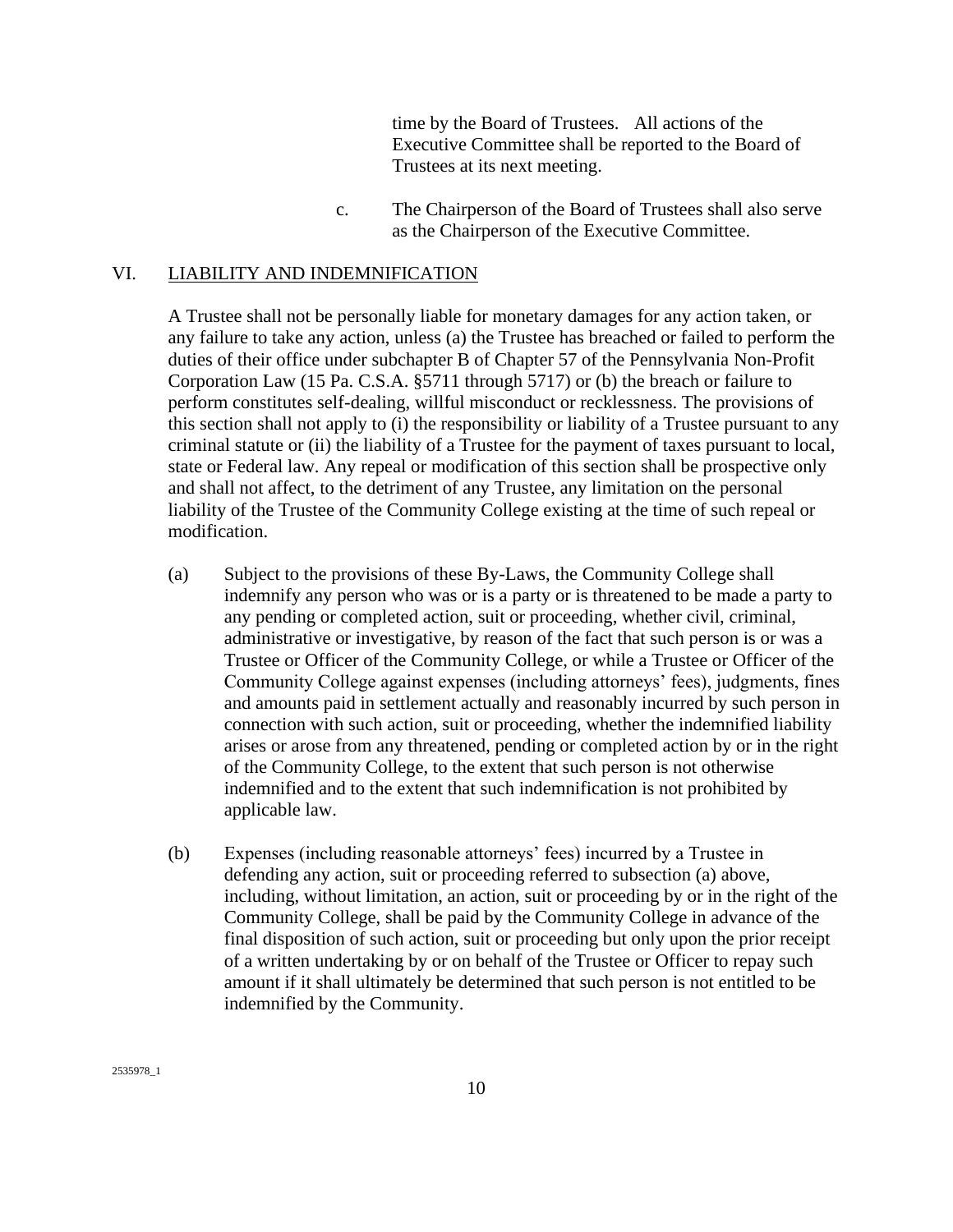- (c) No modification or repeal of any provision of this Article shall affect, to the detriment of the Trustee or Officer, the obligation of the Community College to indemnify or to advance expenses to a Trustee or Officer in connection with a claim based on any act or failure to act occurring before such modification or repeal.
- (d) The indemnification and advancement of expenses provided by this Article shall not be deemed exclusive of any other right to which a person indemnified may be entitled under any agreement, vote of Trustees or otherwise, both as to action in such person's official capacity and as to action in another capacity, while holding such office, and shall inure to the benefit of the heirs, executors and administrators of any such person.
- (e) The Board of Trustees shall have the power to (i) authorize the Community College to purchase and maintain, at the Community College's expense, insurance on behalf of the Community College and others to the extent that the power to do so has not been prohibited by applicable law and (ii) create any fund of any nature, whether under the control of a Trustee or otherwise, to secure any of its indemnification to the extent not prohibited by statute.

## VII. CODE OF ETHICS AND CONDUCT

Each Trustee shall be required to acknowledge and uphold the Code of Ethics and Conduct (Adopted by the Board of Trustees on Aug. 12, 2008) upon appointment to the Board of Trustees. In the event any Trustee violates the Code of Ethics and Conduct, they shall be notified by the Chairperson of each such violation, and the breaching Trustee shall have the opportunity to respond to the Board of Trustees or Chairperson. The Chairperson shall have the right to officially, and on record, censor and reprimand the breaching Trustee. In the event a majority of the Board of Trustees determines in good faith based upon reasonable grounds that the breaching Trustee should be removed from the Board of Trustees, it shall be the duty of the Chairperson to notify and recommend to the then applicable governing body of Luzerne County such specific action. In the event the Chairperson of the Board of Trustees is the violator, the Vice Chairperson of the Board of Trustees will assume the responsibilities of Chairperson mentioned above. Each Trustee, upon assuming the office, is required to adhere to the highest level of personal ethics and professional conduct and to avoid any issues or make any decisions which may be considered as a conflict of interest.

#### Code of Ethics and Conduct

On accepting appointment as a member of the Board of Trustees, each Trustee shall:

1. Attend and prepare adequately for Board of Trustees' meetings;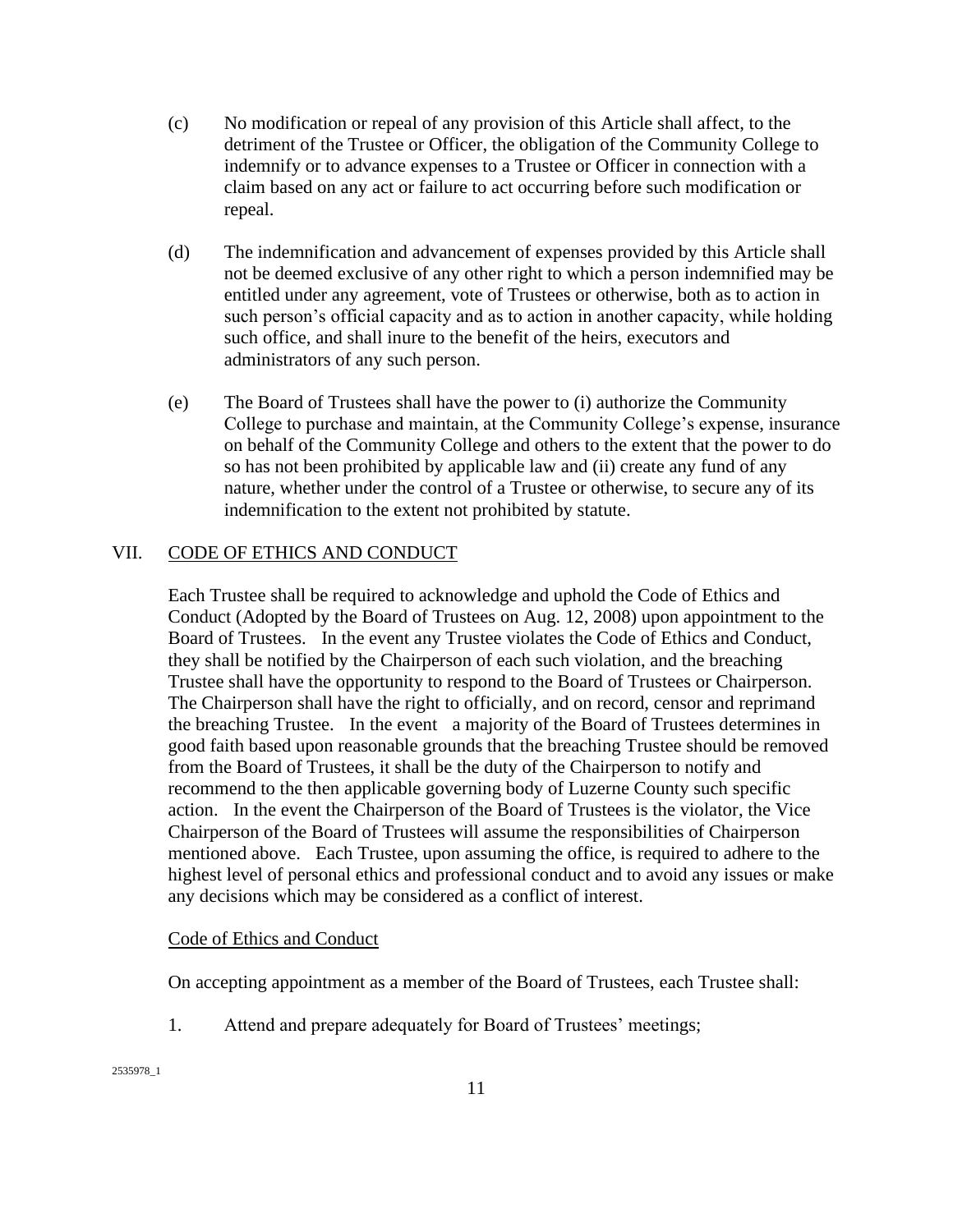- 2. Commit and actively participate in decision making;
- 3. Support the mission, purpose and goals of the Community College;
- 4. Identify and avoid areas of potential conflict of interest;
- 5. Maintain confidentiality of privileged information;
- 6. Support and, when necessary, clarify or explain the Board of Trustees' positions on issues pertaining to the Community College;
- 7. Agree that the Board of Trustees' Chairperson or their designee serves as the official spokesperson for the Board of Trustees;
- 8. Refrain from representing oneself as speaking for the Board of Trustees;
- 9. Refrain from using undue influence to affect any program, position, purchase or service of the Community College;
- 10. Work harmoniously with other Trustees regardless of differences of opinion to encourage productive dialogue in open discussion while respecting the opinions of all Trustees;
- 11. Honor the division of responsibility between the Board of Trustees and the Community College President, employees and staff;
- 12. Refrain from making demands on Community College staff unless directed by the Board of Trustees;
- 13. Request only authorized and legitimate reimbursement of expenses; and
- 14. Engage in ongoing processes of professional development and continuous personal improvement to best serve the Community College.

## VIII. MEETINGS OF THE BOARD

- 1. Meetings
	- a. The regular meetings of the Board of Trustees shall be no fewer than six in number, with each convening at a date, time, and place to be determined by the Chairperson. All meetings at which official action is taken shall be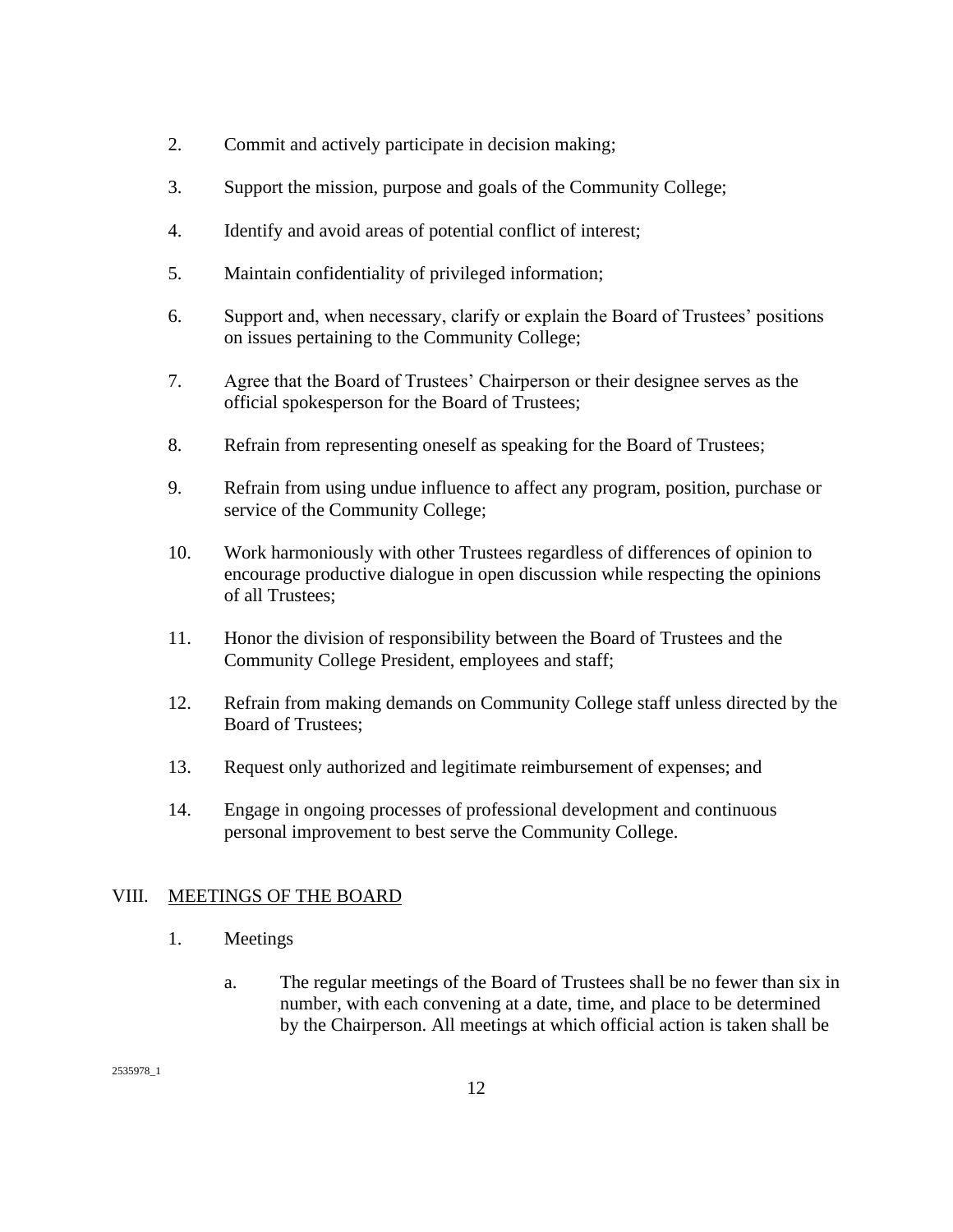open to the general public. The Board of Trustees may meet in Executive Session on matters related to personnel issues, legal issues, or any other purposes as prescribed by Pennsylvania law. Executive Sessions may not be open to the general public.

- b. Special Meetings shall be held at the request of the Chairperson or on written request by the majority of the Board of Trustees.
- c. The Board of Trustees shall be governed in its meetings by Parliamentary Procedure and according to Robert's Rules of Order.
- d. Notwithstanding any other provision of these Bylaws, if a meeting (whether it be the annual meeting, a regularly scheduled meeting or a special meeting) of the Board of Trustees or Committee is held by means of the internet or other electronic communications technology in a fashion pursuant to which the Trustees have the opportunity to read or hear the proceedings substantially concurrently with their occurrence, vote on matters submitted to the Trustees, post questions to the officers and other Trustees, make appropriate motions and comment on the business of the meeting, then the meeting need not be held at a particular geographic location.

### 2. Quorum of the Board

A majority of the members of the Board of Trustees shall constitute a quorum for the transaction of business. In the case of a lack of quorum, the Secretary shall call the roll, record the names of absentees, and adjourn. The presence or participation, including voting and taking other action, at a meeting of the Board of Trustees (or any Committee authorized to vote) or the expression of consent or dissent to a corporate action by a Trustee by conference telephone or other electronic means, including, without limitation, the internet, shall constitute the presence of, or vote or action by, or consent or dissent of the Trustee for purposes of these Bylaws.

- 3. Presiding Officer
	- a. The Chairperson, or in their absence, the Vice-Chairperson, shall preside at all meetings of the Board of Trustees. In case the Chairperson and Vice-Chairperson should not attend at the time appointed for any meeting of the Board of Trustees, the Secretary shall call the roll and, on the appearance of a quorum, shall call the Board of Trustees to order. A chairperson pro tempore may be elected by the Board of Trustees for the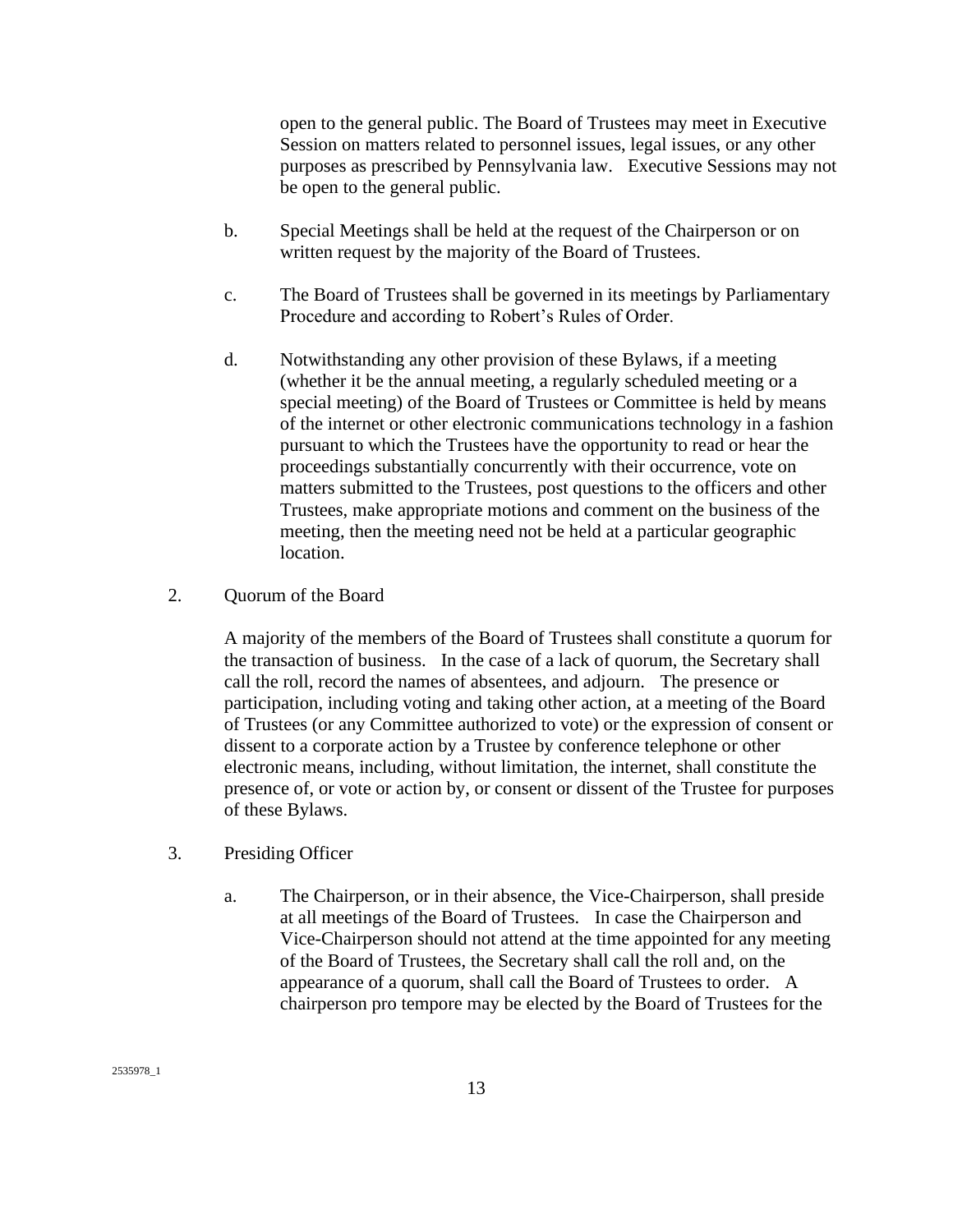balance of such meeting, or until the appearance of the Chairperson or Vice-Chairperson.

- b. The presiding officer shall decide all questions of order, subject to appeal by the Trustees present.
- 4. Agenda and Order of Business
	- a. At least one (1) week prior to each regular meeting, the President of the Community College shall prepare and transmit to the Chairperson of the Board of Trustees items for the agenda of the meeting. No items shall be considered that are not on the agenda except on the recommendation of the Chairperson and approved by the majority of Trustees present.
	- b. At the meetings of the Board of Trustees, the order of the business will proceed as follows, unless otherwise established by the Chairperson. The time of public comment shall be at the discretion of the Chairperson of the Board:
		- Roll Call
		- Public Comments
		- · Consideration of the minutes of the last regular meeting of the Board of Trustees and of any subsequent special meetings, and their approval or amendment.
		- Approval of the Agenda for the current meeting
		- · Reports of Officers and Agents
			- Report and action on the report of the President of the Community College
			- Treasurer's Report
			- O Others
		- Reports and action on the reports of the Executive Committee
		- Reports and action on reports of the Standing Committees
		- · Unfinished business of the previous meeting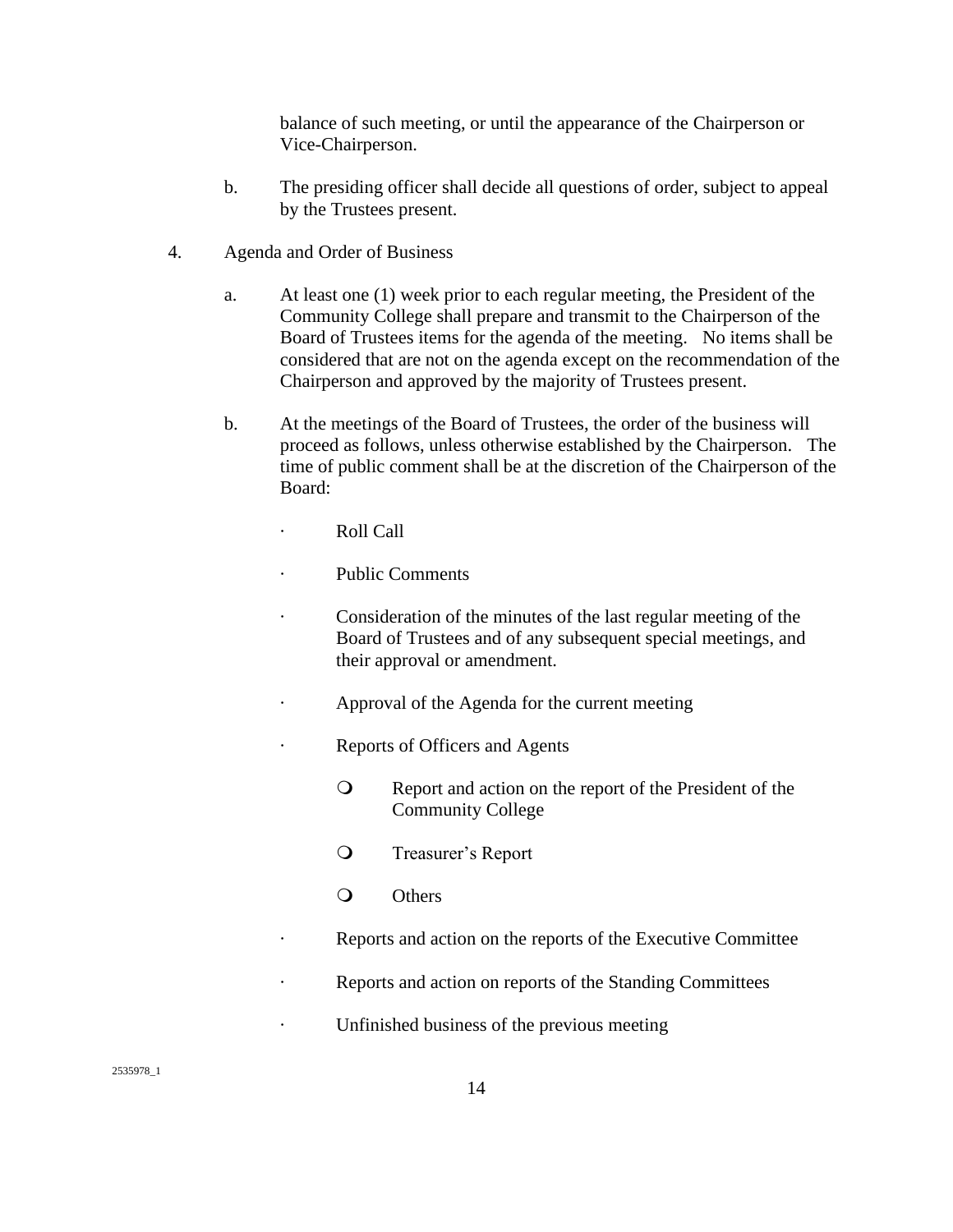- · Communications
	- · Adjournment
- 5. Parliamentary Procedure

The Board of Trustees shall conduct its meetings in accordance with the parliamentary procedure prescribed in the latest edition of the manual known as Robert's Rules of Order, Newly Revised. The vote on any given question shall be entered in the minutes of the Board of Trustees. Each Trustee, including the Chairperson, shall record their vote on all matters submitted for action unless otherwise excused by the Board of Trustees. The vote shall be recorded in writing upon the request of any Trustee member.

6. Non Attendance

Attendance is critical in order for a Board of Trustee's member to uphold their duty of care. A Board of Trustee's member is expected to attend a majority of their assigned Standing Committee meetings, Regular meetings, and Special meetings of the Board. If a Board of Trustee member misses 3 consecutive likekind meetings, i.e. 3 consecutive Standing Committee meetings or 3 consecutive Regular meetings or more than 40% of the Standing Committee and/or Regular meetings, the Board Chairperson shall investigate and make a formal report to the Board. The Board can during any Regular or Special meeting, vote to recommend to the County Council that the Board of Trustee member be removed for cause.

7. Resignations

Any Trustee who resigns shall give written notice to the Board Chairperson with a copy delivered to the Board Secretary and to the then applicable governing body of Luzerne County. Such resignation shall take effect on the date of receipt of such notice by any of the Board Chairperson, the Board Secretary or the then applicable governing body of Luzerne County.

8. Policy for Public Comments

The Board of Trustees shall set aside a time in each regular meeting to allow public comments from concerned citizens on issues related to the Community College. The public comment period should be limited to three (3) minutes per person but can be extended by the Board of Trustees' Chairperson at the Chairperson's sole discretion.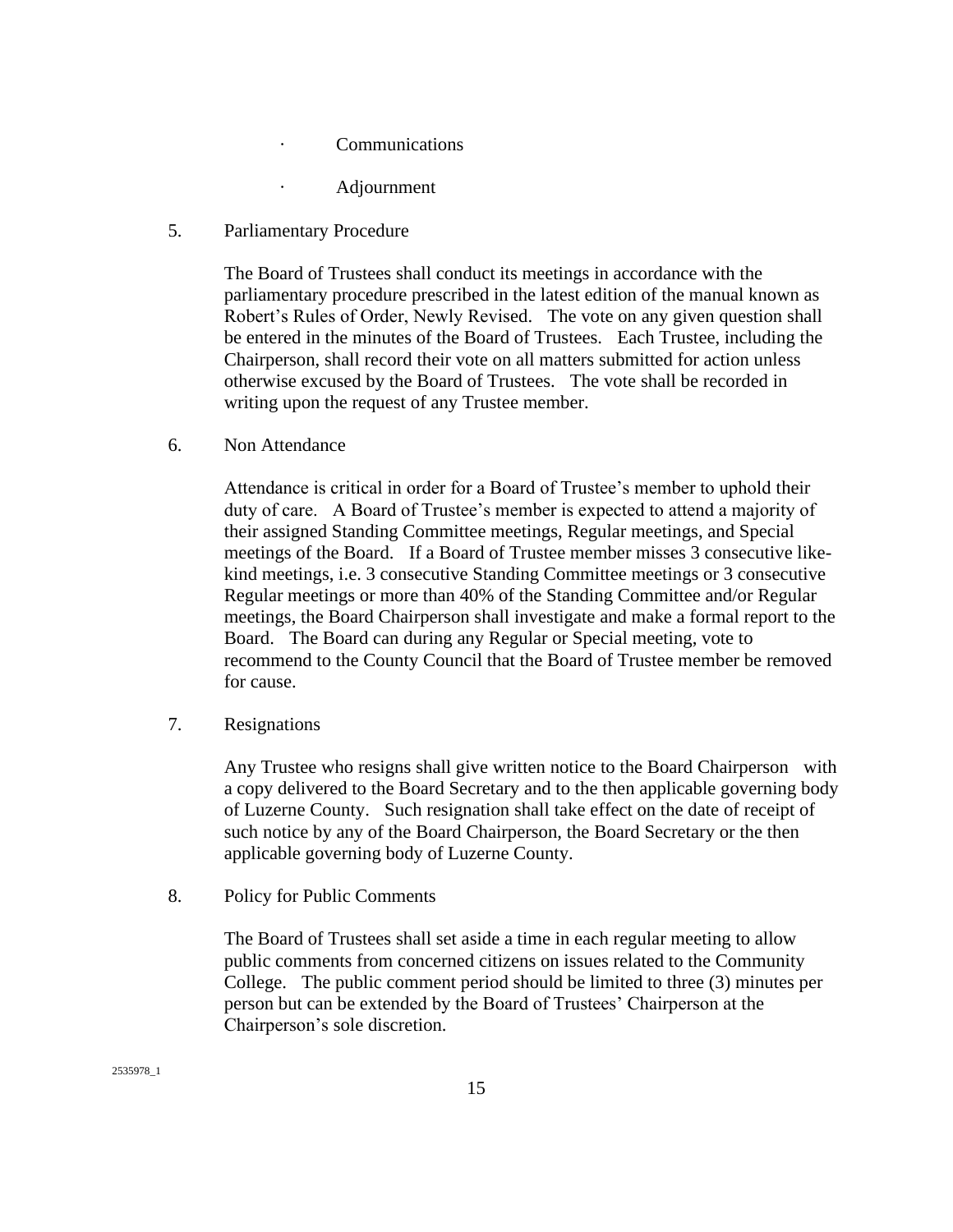# IX. PRESIDENT'S DUTIES AND RESPONSIBILITIES

- 1. The President is the chief executive and administrative officer of the Community College whose main duty is to administer and oversee the operation of the Community College and perform all duties which the Board of Trustees shall prescribe.
- 2. The President shall have the right to attend all meetings of the Board of Trustees and to be heard on all matters before it but shall have no right to vote on any matter. The President shall present to the Board of Trustees quarterly reports of the President's activities and plans.
- 3. Within the framework of the policies adopted by the Board of Trustees, the President shall exercise disciplinary authority in carrying out the responsibility of the President's position. The President may delegate to subordinate officers or employees such power as the President may deem desirable to be exercised under the President's supervision and direction.
- 4. All contracts related to the Community College operations must be reviewed and approved by the President. All contracts and other documents not legally requiring the signature of the Chairperson, officers or other members of the Board of Trustees, shall be executed by the President. The President shall act as custodian of all official records of the Board of Trustees which have been delegated to the custody of the Secretary of the Board of Trustees.
- 5. The authority of all operational decisions, including the hiring, re-assignment, laying off, or termination of employees, resides with the President subject to the procedural directives of the Board of Trustees. The President cannot create staff positions that have not been budgeted by the Board of Trustees, but within the resources granted to the President by the Board of Trustees, the President has full discretion to deploy staff in the manner the President feels is most effective to accomplish the mission, goals, and objectives of the Community College.
- 6. The President shall represent the Community College to the community in cooperation with the Board of Trustees by presenting the College's programs to the public, media, community organizations, and students.
- 7. To be held accountable, the President's performance shall be assessed and evaluated by the Board of Trustees by means of; among other methods, a document of self-evaluation containing goals and objectives fulfilled in the previous year and plans anticipated for the incoming year.